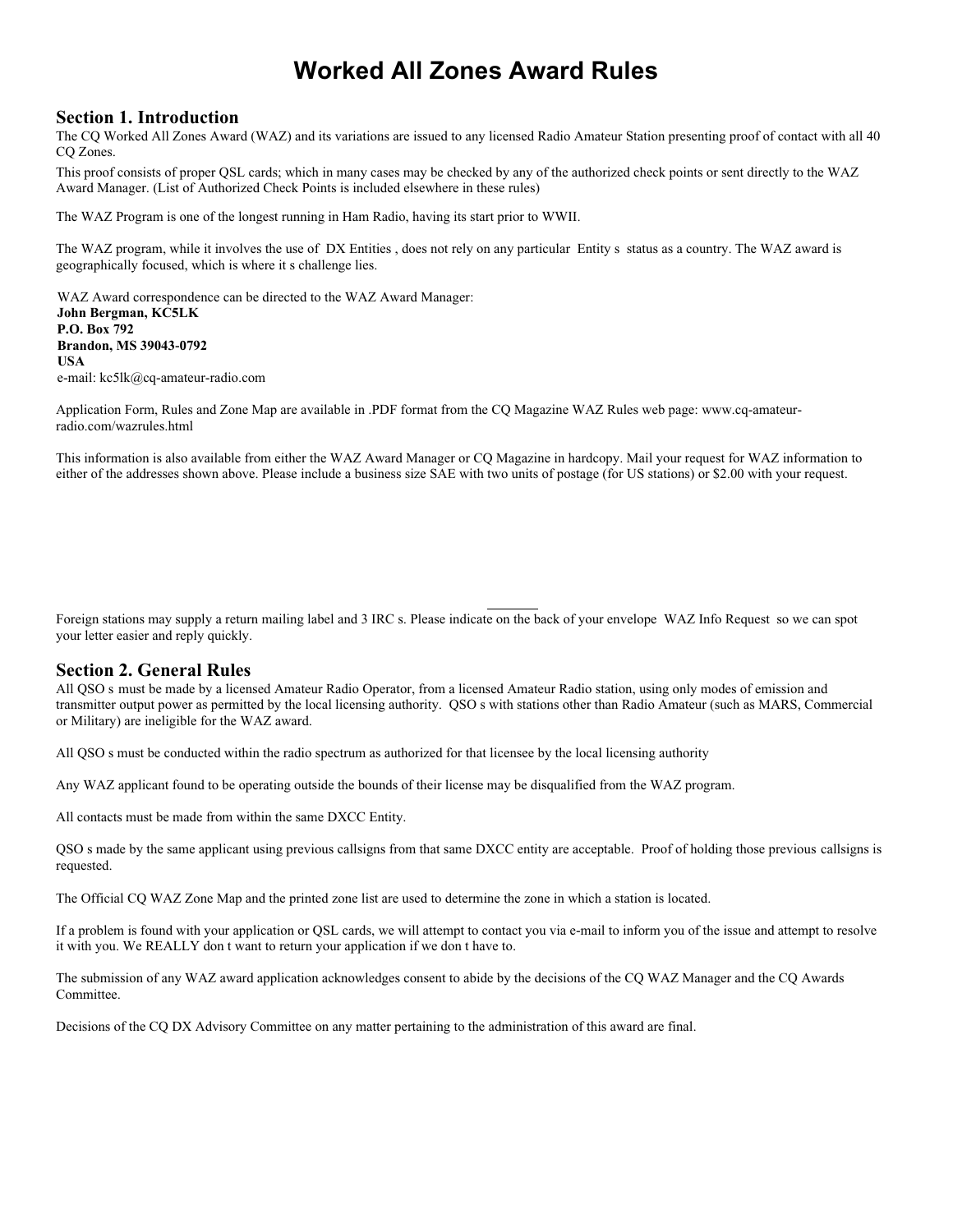# **Section 3. QSO s and QSL s**

All QSO s must be two-way with both stations using the same mode of emission.

QSL Cards must include:

- 1. Callsigns of both stations
- 2. Date of QSO
- 3. Time of QSO (UTC preferred)
- 4. Band or Frequency of QSO
- 5. Mode of QSO
- 6. The QTH of the station worked (country, state, city). Indication of the CQ zone is optional

QSL Cards not including the information above may be returned to the applicant for replacement, and not credited towards the WAZ award.

Ineligible QSOs: Cross-Band Cross-Mode Aeronautical Mobile Maritime Mobile Stations located on floating ice Ships anchored in port

Any altered or forged confirmations submitted by an applicant for WAZ credit may result in permanent disqualification. The WAZ Manager may request the resubmission of certain confirmations. While a QSL card is normally accepted as proof of a contact, the final proof is an entry in the DX station's logbook for the listed QSO.

The failure to resubmit QSLs in a timely manner when requested by the WAZ Manager may result in the recall of the award in question.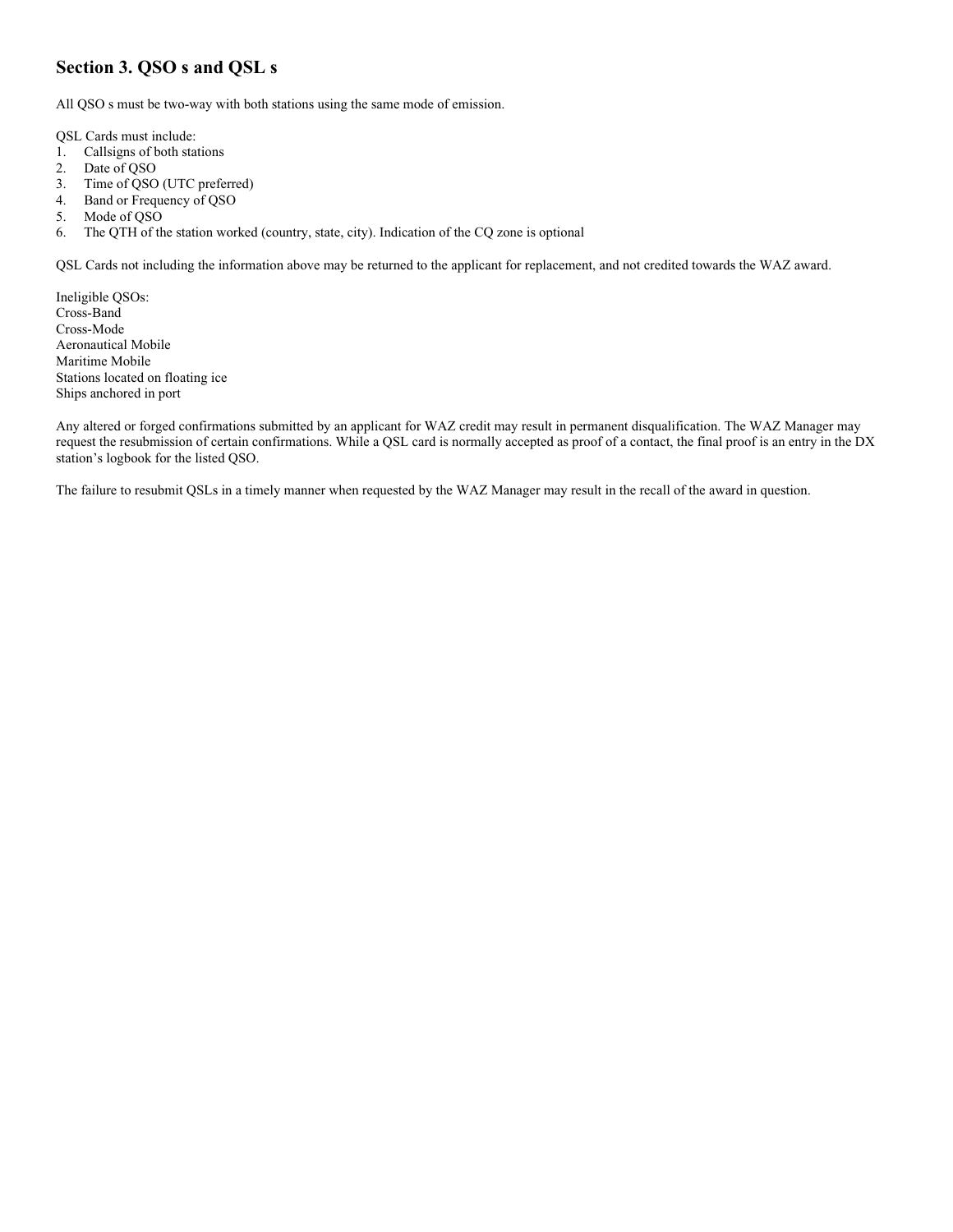## **Section 4. WAZ Award Types**

#### **WAZ By Mode**

| Mode                    | <b>Bands</b> | <b>OSL</b> s on or After | <b>Field Checking</b> | <b>Notes</b>              |
|-------------------------|--------------|--------------------------|-----------------------|---------------------------|
| Mixed (any combination) | Any          | 14 November, 1945        | Yes                   | See Note 1                |
| AM                      | Any          | 14 November, 1945        | Yes                   |                           |
| <b>SSB</b>              | Any          | 14 November, 1945        | Yes                   |                           |
| CW                      | Any          | 14 November, 1945        | Yes                   | Revised OSL date          |
| <b>RTTY</b>             | Any          | 14 November, 1945        | <b>Yes</b>            |                           |
| <b>SSTV</b>             | Any          | January, 1973            | <b>Yes</b>            |                           |
| Digital                 | Anv          | January, 2000            | No                    | New WAZ award! See Note 2 |

#### **WAZ By Band**

| <b>Band</b>        | Mode            | <b>OSL</b> s on or After   | <b>Field Checking</b> | <b>Notes</b>  |
|--------------------|-----------------|----------------------------|-----------------------|---------------|
| 160 Meters         | Mixed Only      | January, 1975              | No                    | See Note 3    |
| 80, 40, 20, 15, 10 | Any Single Mode | January 1973               | Yes                   | No Mixed Mode |
| 30                 | Any Single Mode | January, 1991              | Yes                   | No Mixed Mode |
|                    | Any Single Mode | January, 1991              | Yes                   | No Mixed Mode |
| 12                 | Any Single Mode | <sup>1</sup> January, 1991 | Yes                   | No Mixed Mode |
| Satellite          | Mixed Only      | January, 1989              | No                    | See Note 4    |
| 6 Meters           | Mixed Only      | January, 1973              | No                    | See Note 4    |
| EME                | Mixed Only      | January, 1973              | No                    | See Note 4    |

Note 1: The process of endorsing a CW/Phone WAZ award has been discontinued. The old CW/Phone WAZ Award is now renamed MIXED Mode WAZ. The existing CW/Phone WAZ award numbering sequence will be continued in support of this change.

Note 2: This is a new WAZ award designed to encourage activity and experimentation using any of the digital modes available to amateurs. This list includes, but is not limited to PSK-31, AMTOR, PACTOR, Spread Spectrum. QSL cards must indicate the specific mode used for the QSO. RTTY does not count for this award as it has its own award. This award will not be endorsed for any specific digital mode. You may elect to use a single digital mode or different digital modes in working toward this new WAZ award.

Note 3: The 160 Meters WAZ Award requires that the applicant submit QSL cards from at least 30 zones. Endorsement stickers are issued at the 35, 36, 37, 38, 39 and 40 zone levels. **Applications and Cards for this award must be submitted to the WAZ Award Manager**

Note 4: The Satellite and 6 Meter WAZ Award requires that the applicant submit QSL cards from at least 25 zones. Endorsement stickers are issued at the 30, 35, 36, 37, 38, 39 and 40 zone levels. The Satellite and EME Awards are not band specific, you may apply QSO s from multiple bands. **Applications and Cards for this award must be submitted to the WAZ Award Manager**

#### **Special Endorsements**

 WAZ awards (except 5BWAZ and 160 Meter WAZ) may be endorsed for unique situations, such as all QRP or all mobile; provided the QSL cards clearly indicate the situation.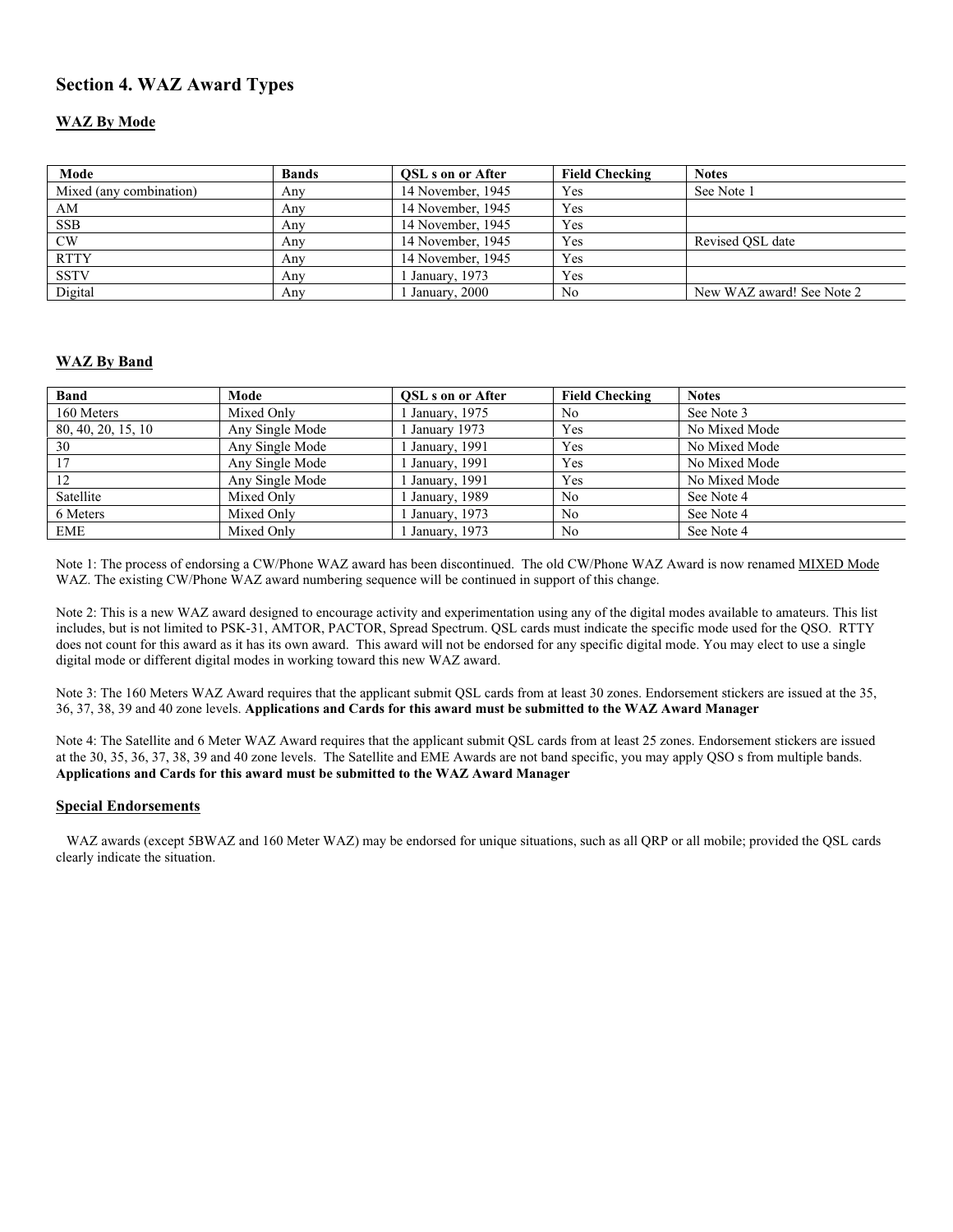#### **5 Band WAZ**

Applicants who succeed in presenting proof of contact with the 40 zones of the world on the 80. 40, 20, 15. and 10 meter bands (for a total of 200) receive a special certificate in recognition of this achievement.

NOTE: A prerequisite for 5 Band WAZ is that the applicant must already be a holder of any 40-zone WAZ. THE NUMBER, DATE, AWARD TYPE MUST BE INDICATED ON THE 5BWAZ APPLICATION

The first plateau is a total of 150 zones across any combination of the 5 bands listed above. A certificate will be issued with a unique award number, indicating the initial number of zones confirmed.

After reaching the150 zone plateau, each 10 zones requires the submission of QSL cards and the application fee.

Upon reaching 200 zones confirmed, the applicant will be issued a 200 zones endorsement sticker to affix to their 5BWAZ certificate that was previously issued. No other endorsement stickers are issued.

Upon reaching the 200 zones level, the applicant may wish to purchase an engraved plaque to acknowledge the achievement.

**MODES: Mixed Mode ONLY.** The 5 Band WAZ Award is not available for any single mode.

**QSLs accepted:** Contacts must have been made after 0000Z January 1, 1979.

#### **RULES CHANGE:**

CHECKING OF 5BWAZ AWARDS BY CQ AWARDS CHECK POINTS IS AVAILABLE STARTING 1 JANUARY, 2003 FOR INITIAL APPLICATIONS OF 170 CARDS OR LESS.

Applicants wishing to submit more than 170 cards may do as follows:

Submit 170 cards to a checkpoint. Once these cards are approved and the application is signed by the Checkpoint, another application can be prepared for the additional cards (as an endorsement). The original application (signed by the checkpoint) must be submitted along with the endorsement application and cards to the WAZ Award Manager.

#### ALL QSLS TO ENDORSE A 5BWAZ AWARD MUST BE PRESENTED TO THE WAZ AWARDS MANAGER

**Application forms:** CQ form 1479 or a facsimile shall be used. A separate application form is required for each band.

 **NOTE:** For Multi-band QSL s please include a summary sheet indicating the callsign and bands for each particular card. This will aid in checking of QSL cards.

### **Section 5. Applying for the WAZ Award**

#### **Application Form**

CQ Form 1479 or a facsimile shall be used for all submissions. This form shall include the following:

- 1. Callsigns used by the applicant, as shown on the QSL cards
- 2. Name of Applicant
- 3. Complete Mailing Address of Applicant
- 4. Date of Application
- 5. Type of WAZ Award being applied for (mixed, SSB, Single Band)
- 6. Zone of Contacted Station
- 7. Callsign of Contacted Station
- 8. Date of QSO
- 9. Time of QSO
- 10. Band or Frequency of QSO
- 11. Mode of QSO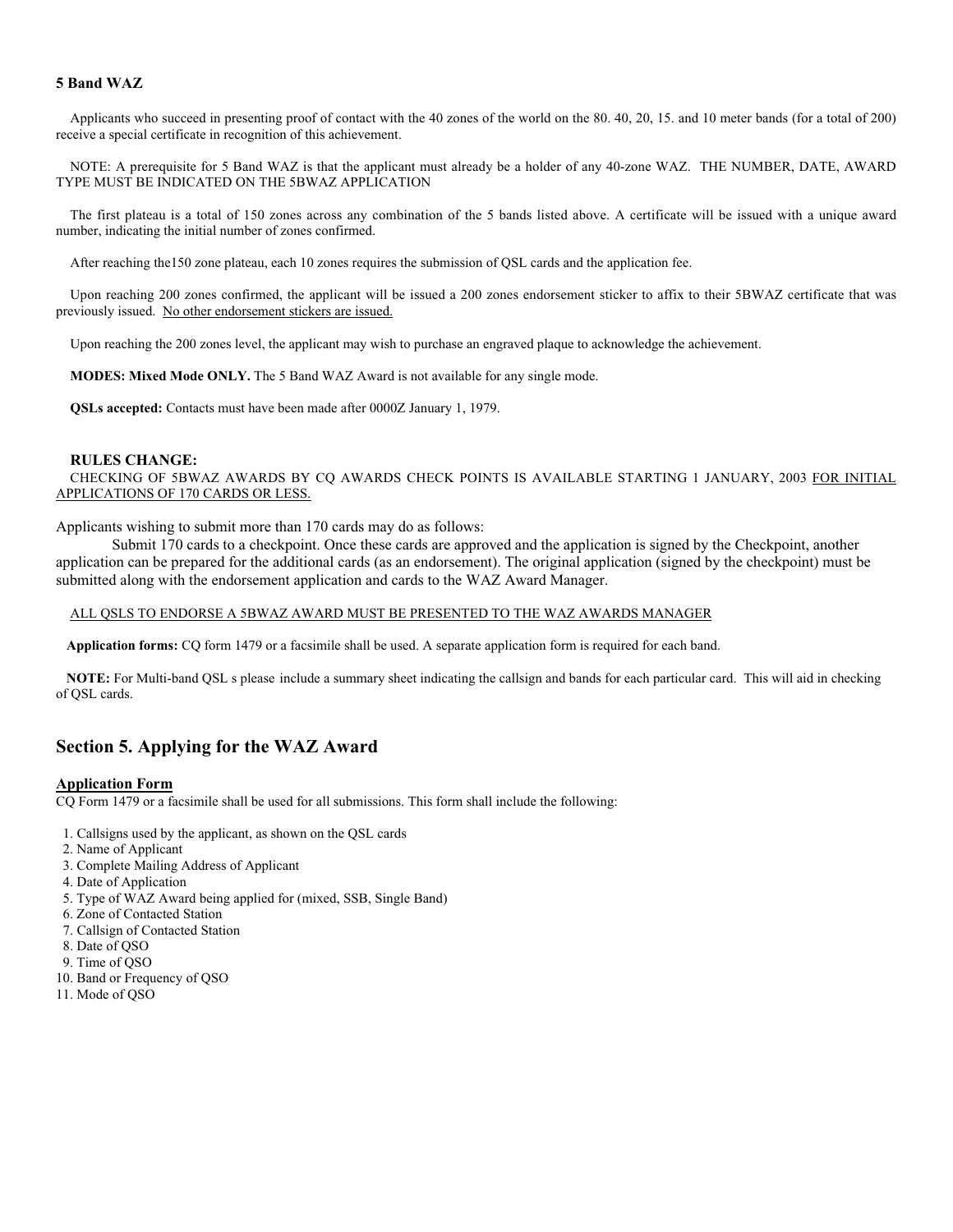#### **Submitting the Application Form**

#### PLEASE COMPLETE THE APPLICATION FORM USING BLOCK LETTERS OR TYPE THE APPLICATION. THE INFORMATION MUST BE LEGIBLE. Include your e-mail address (if you have one)

Submit only ONE award per application. Each application must be accompanied by the appropriate application fee or it will not be processed. See the Processing Fee Schedule.

If you are a CQ Subscriber, include the mailing label (or photocopy) of your most recent issue of CQ Magazine with your application.

#### **QSL Credits for use in other WAZ Award Applications**

Single Band WAZ awards may be applied for credit on a 5BWAZ application.

#### **Due to the high level of interest in the WAZ program we are no longer able to offer Credits of confirmations on future WAZ applications**.

#### **Plaques and Certificates**

WAZ Certificates and Plaques are mailed 120-150 days after processing of your application.

Plaques and Certificates are processed from CQ s office in New York, not by the WAZ Award Manager or Check Points.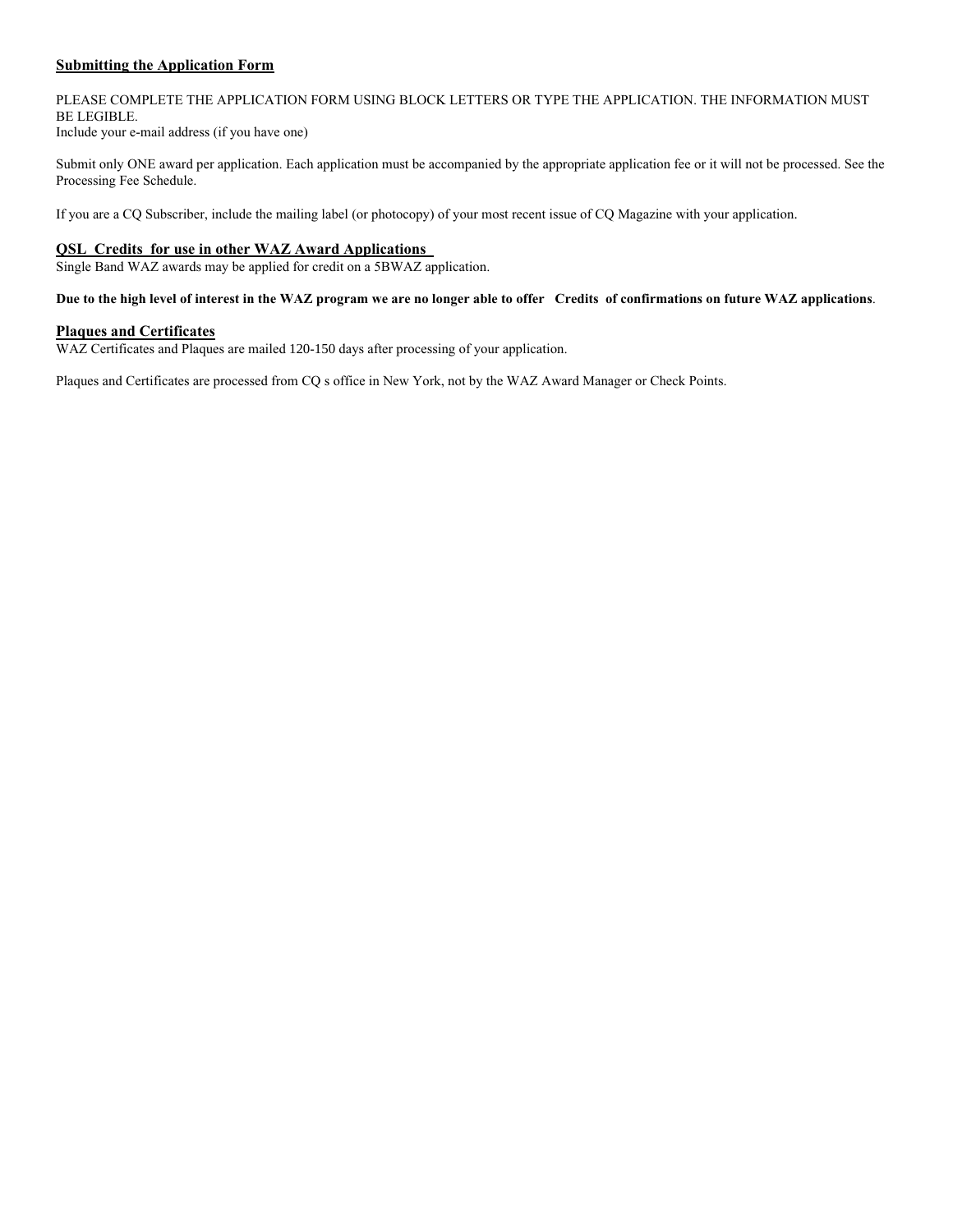## **Section 6. Postage Suggestions**

#### **Return Postage**

Be sure to include sufficient return postage with your application. Suggestions for mailing **from** the USA are provided below:

| Continent     | <b>First Class</b> | <b>First Class + Registered</b> | <b>Express Mail</b> |  |
|---------------|--------------------|---------------------------------|---------------------|--|
|               | 40 Cards           | 40 Cards                        | 40 Cards            |  |
| North America | \$1.50             | \$9.00                          | \$12.25             |  |
| Europe        | \$4.00             | \$11.50                         | \$19.00             |  |
| Asia          | \$4.40             | \$11.90                         | \$19.00             |  |
| South America | \$4.00             | \$11.50                         | \$22.25             |  |
| Africa        | \$4.00             | \$11.50                         | \$28.50             |  |

| Continent     | <b>First Class</b> | <b>First Class + Registered</b> | <b>Express Mail</b> |
|---------------|--------------------|---------------------------------|---------------------|
|               | 200 Cards          | 200 Cards                       | 200 Cards           |
| North America | \$4.00             | \$11.50                         | \$16.00             |
| Europe        | \$13.00            | \$20.50                         | \$27.50             |
| Asia          | \$15.00            | \$22.50                         | \$27.50             |
| South America | \$14.00            | \$21.50                         | \$28.00             |
| Africa        | \$14.00            | \$21.50                         | \$35.50             |

If insufficient (or no funds) are provided, QSL cards will be returned by the appropriate route. This may mean that QSL cards will be returned via 3<sup>rd</sup> class mail or sea mail.

It is up to the applicant to indicate the method of returning their QSL cards.

It is the responsibility of the applicant to pack their QSL cards in such a way that they will not be damaged or lost in the mail.

The WAZ Awards Manager is required to pack all returned QSLs in accordance with US Postal and US Customs Regulations.

**Certificate Mailing:** Your WAZ (5BWAZ) certificate can be AIRMAILED (not overnight ship) for an additional \$5.00. Certificates are normally mailed via surface mail.

#### **Section 7. Processing Fees**

Fees shall be paid by the following methods:

- 1. U.S. currency
- 2. Cashiers Check or Money Order (U.S. or Canadian Banks only US Funds only)
- 3. Bank Draft (U.S. or Canadian Banks only US Funds only)
- 4. Personal Checks (drawn on US Banks only) made out to Floyd Gerald (not to WAZ Awards Manager, or CQ Magazine)
- 5. IRC s will be accepted at an exchange rate of .50 US per IRC

#### **Processing Fee Schedule**

| Award                                                                | <b>CO</b> Subscriber | <b>Non-CO Subscriber</b> |
|----------------------------------------------------------------------|----------------------|--------------------------|
| Any 40 QSL WAZ Award (including 160 Meters)                          | \$6.00               | \$12.00                  |
| Basic 5BWAZ application fee (150 zones)                              | \$10.00              | \$15.00                  |
| 5BWAZ endorsement application fee (Each Additional 10 zones)         | \$2.00               | \$5.00                   |
| 160,6, EME, Satellite endorsement application fee                    | \$2.00               | \$5.00                   |
| 160,6, EME, Satellite endorsement stickers (35,36,37,38,39,40 zones) | \$2.00 each          | \$2.00 each              |
| WAZ Certificate Replacement (due to loss/damage)                     | \$20.00              | \$30.00                  |
| WAZ Certificate Replacement (due to callsign change)                 | \$40.00              | \$50.00                  |
| 5BWAZ Plaque                                                         | \$100.00             | \$100.00                 |
| 5BWAZ Plaque with Air Shipment                                       | \$120.00             | \$120.00                 |
| Air Mailing of WAZ Certificate                                       | \$5.00               | \$5.00                   |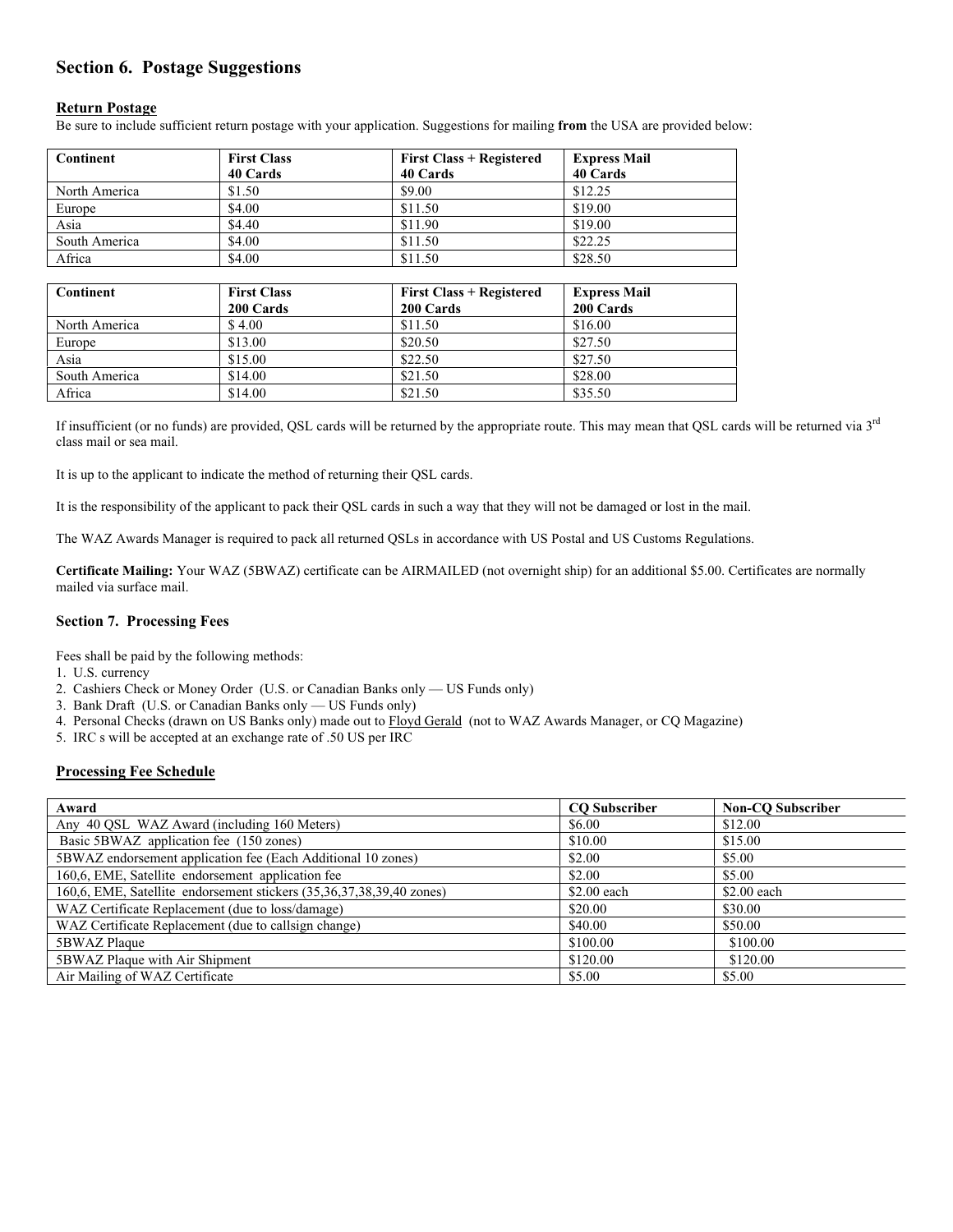Examples Of Fees:

- **5BWAZ** The Application is for 176 zones, CQ Magazine Subscriber \$10 for first 150 zones \$6 for the remaining 26 You will be credited for having paid for processing 170 zones
- **6 Meter WAZ** The Application is for 32 Zones, Not a CQ Magazine Subscriber Award Fee is \$12.00 Endorsement Sticker for 40 Zones ONLY
- **5BWAZ** Endorsement for 190 Zones, 163 previously submitted, Credits for processing of 170 zones, Non CQ Magazine Subscriber Endorsement Fee: \$10.00 (\$5 for 180 Zones, \$5 for 190 Zones)
- **6 Meter WAZ** Endorsement for 36 Zones, 26 previously submitted, Credits for processing of 26 Zones, CQ Magazine Subscriber Endorsement Processing fee: \$2 Stickers for 30, 35 and 36 zones: \$6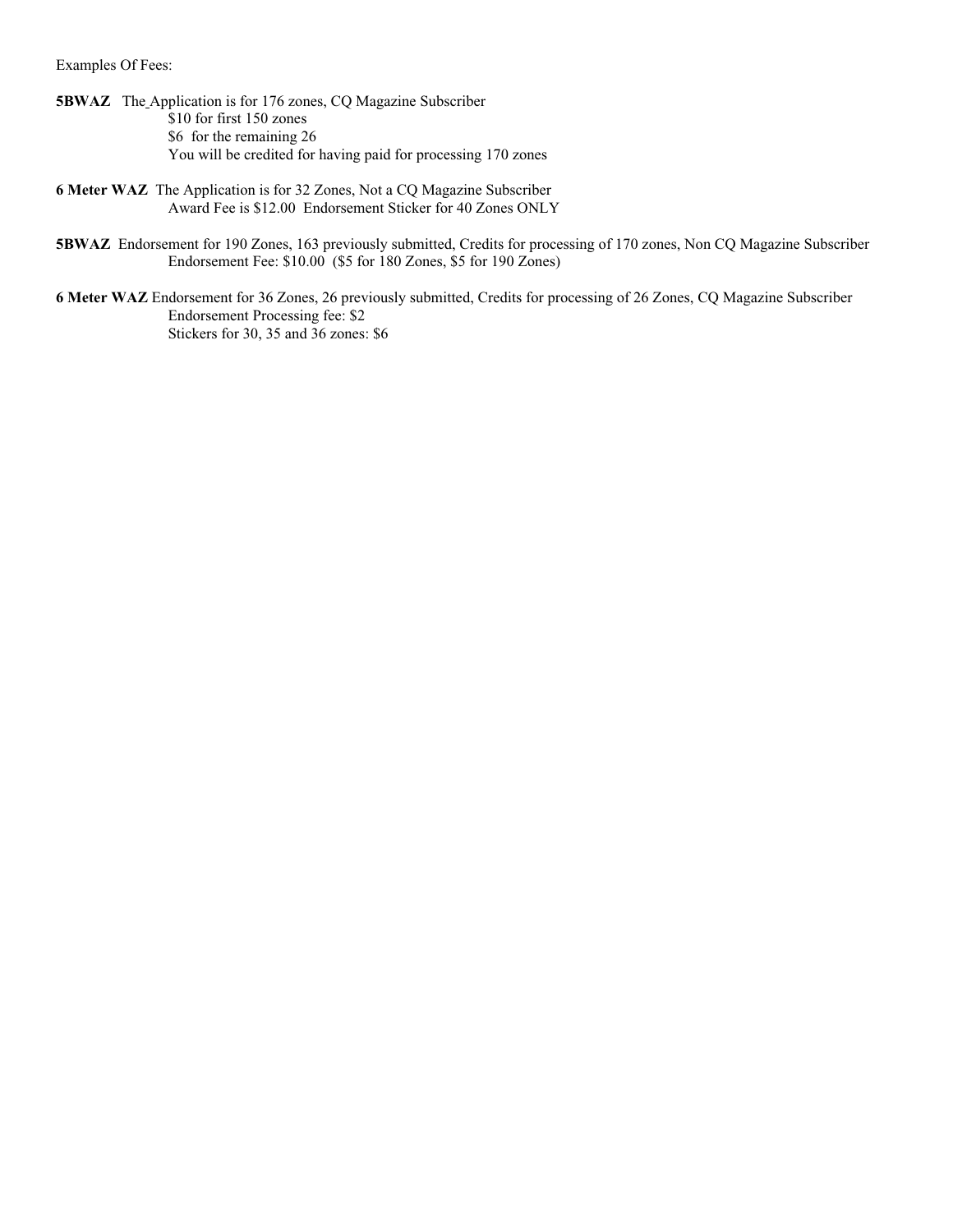### **Section 8. WAZ Zone/Country/ Entities List**

**Zone 1.** Northwestern Zone of North America: **KL** (Alaska), **VY1** Yukon, **VE8** the Northwest and **VY0** Nunavut Territories west of 102 degrees (includes the islands of Victoria, Banks, Melville, and Prince Patrick).

**Zone 2.** Northeastern Zone of North America: **VO2** (Labrador), the portion of **VE2** Quebec north of the 50th parallel, and Nunavut Territories east of 102 degrees (includes the islands of King Christian, King William, Prince of Wales, Somerset, Bathurst, Devon, Ellesmere, Baffin and the Melville and Boothia Peninsulas, excluding Akimiski Island, Bear Islands, and East Pen Island in Hudson Bay).

**Zone 3.** Western Zone of North America: **VE7** (British Columbia), **W6**, and the **W7** states of Arizona, Idaho, Nevada, Oregon, Utah, and Washington.

**Zone 4.** Central Zone of North America: **VE3** (Ontario), **VE4** (Manitoba), **VE5** (Saskatchewan), **VE6** (Alberta), **VY0** Akimiski Island, and Bear Islands, East Pen Island in Hudson Bay. The **W7** states of Montana and Wyoming, **W0**, **W9**, **W8** (except West Virginia), **W5**, and the **W4** states of Alabama, Tennessee, and Kentucky.

**Zone 5.** Eastern Zone of North America: **4U1UN**, **CY9** (St. Paul Is.), **CY0** (Sable Is.), **FP** (St. Pierre & Miquelon), **VE1** (New Brunswick) and **VE9** (Nova Scotia), **VY2** (Prince Edward Is.), **VO1** (Newfoundland) and the portion of **VE2** Quebec south of the 50th parallel. **VP9** (Bermuda), **W1**, **W2**, **W3**, and the **W4** states of Florida, Georgia, South Carolina, North Carolina, Virginia, and the **W8** state of West Virginia.

**Zone 6.** Southern Zone of North America: **XE** (Mexico), **XF4** (Revilla Gigedo).

Zone 7. Central American Zone: FO (Clipperton), HK0 (San Andres Is.), HP (Panama), HR (Honduras), TG (Guatemala), TI (Costa Rica), TI9 (Cocos Is.), V3 (Belize), YN (Nicaragua), and **YS** (El Salvador).

Zone 8. West Indies Zone: C6 (Bahamas), CO (Cuba), FG (Guadeloupe), FM (Martinique), FS (Saint Martin), HH (Haiti), HI (Dominican Republic), J3 (Grenada), J6 (St. Lucia), **J7** (Dominica), **J8** (St. Vincent), **KG4** (Guantanamo Base), **KP1** (Navassa Is.), **KP2** Virgin Islands), **KP4** (Puerto Rico), **KP5** (Navassa Is.), **PJ** (Saba, St. Maarten, St. Eustatius), **V2** (Antigua and Barbuda), **V4** (St. Kitts and Nevis), **VP2E** (Anguilla), **VP2M** (Montserrat), **VP2V** (British Virgin Is.), **VP5** (Turks and Caicos Is.), **YV0** (Aves Is.), **ZF** (Cayman Is.), **6Y** (Jamaica), and **8P** (Barbados).

**Zone 9.** Northern Zone of South America: **FY** (French Guyana), **HK** (Colombia), **HK0** (Malpelo Is.), **P4** (Aruba), **PJ** (Bonaire, Curacao), **PZ** (Surinam), **YV** (Venezuela), **8R** (Guiana), and **9Y** (Trinidad and Tobago Is.).

**Zone 10.** Western Zone of South America: **CP** (Bolivia), **HC** (Ecuador), **HC8** (Galapagos Is.), and **OA** (Peru).

**Zone 11.** Central Zone of South America: **PY** (Brazil), **PY0** (Fernando de Noronha, **PY0** (St. Peter and Paul Rocks), and **PY0** Trinidad & Martin Vaz, **ZP** (Paraguay).

**Zone 12.** Southwest Zone of South America: **CE** (Chile), **CE0** (Easter Is.), **CE0** (Juan Fernandez Is.), **CE0** (San Felix Is.), **3Y** (Peter I), and some Antarctic stations (see notes below).

**Zone 13.** Southeast Zone of South America: **CX** (Uruguay), **LU** (Argentina), all **VP8** Islands, and some Antarctic stations (see notes below).

Zone 14. Western Zone of Europe: C3 (Andorra), CT (Portugal), CU (Azores Is.), DL (Germany), EA (Spain), EA6 (Balearic Is.), EI (Ireland), F (France), G (England), GD (Isle of Man), GI (Northern Ireland), GJ (Jersey), GM (Scotland), GU (Guernsey), GW (Wales), HB (Switzerland), HB0 (Liechtenstein), LA (Norway), LX (Luxembourg), ON (Belgium), **OY** (Faroe Is.), **OZ** (Denmark), **PA** (Netherlands), **SM** (Sweden), **ZB** (Gibraltar), **3A** (Monaco), and **4U1ITU** (ITU, Geneva).

Zone 15. Central European Zone: ES (Estonia), HA (Hungary), HV (Vatican), I (Italy), IS0 (Sardinia), LY (Lithuania), OE (Austria), OH (Finland), OH0 (Aland Is.), OJ0 (Market Reef), OK (Czech Rep.), OM (Slovakia), S5 (Slovenia), SP (Poland), T7 (San Marino), T9 (Bosnia & Herzegovina), TK (Corsica), UA2 (Kaliningrad), YL (Latvia), YU (Serbia), **YU6** (Montenegro), **ZA** (Albania), **Z3** (Macedonia), **1A0** (SMOM), **9A** (Croatia), **9H** (Malta), and **4U1VIC** (UN Center Geneva).

**Zone 16.** Eastern Zone of Europe: **EW** (Belarus), **ER** (Moldova), **R1M** (MV Island), **UA1, UA3. UA4, UA6, UA9 (S, W)**, and **UR** (Ukraine).

**Zone 17.** Western Zone of Siberia: **EX** (Kirgizstan), **EY** (Tajikistan), **EZ** (Turkmenistan), **UA9 (A, C, F, G, J. K, L, M, Q, X)**, **UK** (Uzbekistan), and **UN** (Kazakhstan).

**Zone 18.** Central Siberian Zone: **UA8 (T, V), UA9 (H, O, U, Y, Z)**, and **UA0 (A, B, H, O, S, U, W).**

**Zone 19.** Eastern Siberian Zone: **UA0 (C, D, F, I, J, K, L, Q, X, Z)**.

Zone 20. Balkan Zone: E4 (Palestine), JY (Jordan), LZ (Bulgaria), OD (Lebanon), SV (Greece), SV/A (Mt. Athos), SV5 (Dodecanese), SV9 (Crete), TA (Turkey), YK (Syria), **YO** (Romania), **ZC4** (UK Sov. Base), **4X** (Israel), and **5B** (Cyprus).

Zone 21. Southwestern Zone of Asia: A4 (Oman), A6 (United Arab Emirates), A7 (Qatar), A9 (Bahrain), AP (Pakistan), EK (Armenia), EP (Iran), HZ (Saudi Arabia), YA (Afghanistan), **YI** (Iraq), **4J** (Azerbaijan), **4L** (Georgia), **7O** (excluding Socotra Is. and Abd al Kuri Is.), and **9K** (Kuwait).

**Zone 22.** Southern Zone of Asia: **A5** (Bhutan), **S2** (Bangladesh), **VU** (India), **VU** (Lakshadweep Is.), **4S** (Sri Lanka), **8Q** (Maldives.), and **9N** (Nepal).

**Zone 23.** Central Zone of Asia: **JT** (Mongolia), **UA0Y**, **BY3G-L** (NeiMenggu), **BY9G-L** (GanSu), **BY9M-R** (NingXia), **BY9S-Z** (QingHai), and **BY0**.

**Zone 24.** Eastern Zone of Asia: **BV9P** (Pratas Is.), **BV** (Taiwan), **BY1, BY2, BY3A-F** (TianJin), **BY3M-R** (HeBei), **BY3S-X** (ShanXi), **BY4, BY5, BY6, BY7, BY8, BY9A-F** (ShaanXi), **VR** (Hong Kong), and **XX** (Macau).

**Zone 25.** Japanese Zone: **HL** (South Korea), **JA** (Japan), and **P5** (North Korea).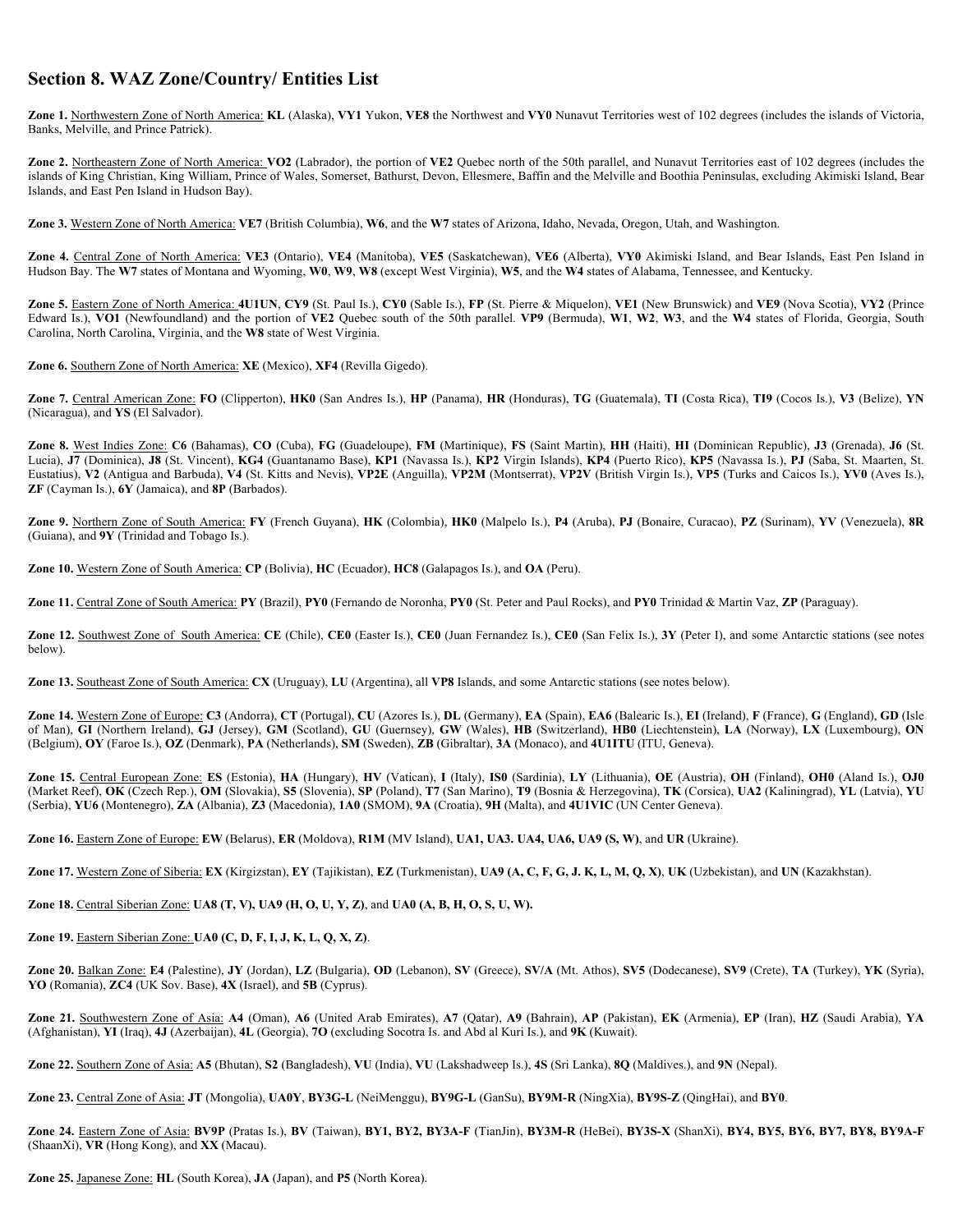**Zone 26.** Southeastern Zone of Asia: **E2** (Thailand), **VU** (Andaman and Nicobar Islands), **XV** (Vietnam), **XU** (Cambodia), **XW** (Laos), **XZ** (Myanmar), and **1S/9M0** (Spratly Islands).

Zone 27. Philippine Zone: BS7 (Scarborough Reef), DU (Philippines), JD1 (Minami Torishima), JD1 (Ogasawara), T8 (Palau), KH2 (Guam), KH0 (Mariana Is.), V6 (Fed. States of Micronesia).

**Zone 28.** Indonesian Zone: **H4** (Solomon Is.), **P2** (Papua New Guinea), **V8** (Brunei), **YB** (Indonesia), **4W** (East Timor), **9M** (West and East Malaysia), and **9V** (Singapore).

**Zone 29.** Western Zone of Australia: **VK6** (Western Australia), **VK8** (Northern Territory), **VK9X** (Christmas Is.), **VK9C** (Cocos-Keeling Is.), and some Antarctic stations (see notes below).

**Zone 30.** Eastern Zone of Australia: **FK/C** (Chesterfield Is.), **VK1** (Capital Territory), **VK2** (New South Wales), **VK3** (Victoria) and **VK4** (Queensland), **VK5** (South Australia), **VK7** (Tasmania), **VK9L** (Lord Howe Is.), **VK9M** (Mellish Reef), **VK9** (Willis Is.), **VK0M** (Macquarie Is.), and some Antarctic stations (see notes below).

**Zone 31.** Central Pacific Zone: **C2** (Nauru), **FO** (Marquesas), **KH1** (Baker & Howland Is.), **KH3** (Johnson Is.), **KH4** (Midway Is.), **KH5K** (Kingman Reef), **KH5** (Palmyra & Jarvis), KH6 (Hawaii), KH7K (Kure), KH9 (Wake Is), T2 (Tuvalu), T30 (Western Kiribati), T31 (Central Kiribati), and T32 (Eastern Kiribati), T33 (Bananba Is), V7 (Marshall Is.), and **ZK3** (Tokelau).

**Zone 32.** New Zealand Zone: **A3** (Tonga), **E5** (North and South Cook Is.), **FK** (New Caledonia but NOT Chesterfield Is.), **FO** (French Polynesia and Austral Is. but NOT Marquesas and Clipperton), **FW** (Wallis Is.), **H40** (Temotu), **KH8** (American Samoa), **KH8S** (Swains Isl.), **VK9N** (Norfolk Is.), **VP6** (Pitcairn and Ducie), **YJ** (Vanuatu), **ZK2** (Niue Is.), **ZL** (New Zealand), **ZL7** (Chatham Is.), **ZL8** (Kermadec Is.), **ZL9** (Auckland and Campbell Is.), **3D2** (Fiji, Rotuma, and Conway Reef), **5W** (Western Samoa), and some Antarctic stations (see notes below).

**Zone 33**. Northwestern Zone of Africa: **CN** (Morocco), **CT3** (Madeira Is), **EA8** (Canary Is.), **EA9** (Ceuta and/or Melilla), **IG9** (Pelagic Is.), **IH9 & IG9** (Pantelleria Is. or Pelagic Islands), **S0** (Western Sahara), **3V** (Tunisia), and **7X** (Algeria).

**Zone 34.** Northeastern Zone of Africa: **ST** (Sudan), **SU** (Egypt), and **5A** (Libya).

Zone 35. Central Zone of Africa: C5 (The Gambia), D4 (Cape Verde Is.), EL (Liberia), J5 (Guinea Bissau), TU (Cote d'Ivoire), TY (Benin), TZ (Mali), XT (Burkina Faso), 3X (Guinea), **5N** (Nigeria), **5T** (Mauritania), **5U** (Niger), **5V** (Togo), **6W** (Senegal), **9G** (Ghana), and **9L** (Sierra Leone).

Zone 36. Equatorial Zone of Africa: D2 (Angola), S9 (Sao Tome & Principe), TJ (Cameroon), TL (Central African Rep.), TN (Congo), TR (Gabon), TT (Chad), ZD7 (St. Helena Is.), **ZD8** (Ascension Is.), **3C** (Equatorial Guinea), **3C0** (Annobon Is.), **9J** (Zambia), **9Q** (Democratic Rep. of Congo), **9U** (Burundi), and **9X** (Rwanda).

Zone 37. Eastern Zone of Africa: C9 (Mozambique), ET (Ethiopia), E3 (Eritrea), J2 (Djibouti), T5 (Somalia), 5H (Tanzania), 5X (Uganda), 5Z (Kenya), 7O (Socotra and Abd al Kuri islands ONLY), and **7Q** (Malawi).

**Zone 38.** South African Zone: **A2** (Botswana), **V5** (Namibia), **ZD9** (Tristan da Cunha & Gough Is.), **Z2** (Zimbabwe), **ZS** (South Africa) and **ZS8** (Marion Is), **3DA** (Swaziland), **3Y** (Bouvet Is.), **7P** (Lesotho), and some Antarctic stations (see notes below).

**Zone 39.** Madagascar Zone: **D6** (Comoros), **FH** (Mayotte), **FR** (Reunion, Glorioso, Juan de Nova, and Tromelin), **FT-W** (Crozet Is.), **FT-X** (Kerguelen Is.), **FT-Z** (Amsterdam & St. Paul Is.), **S7** (Seychelles), **VK0** (Heard Is.), **VQ9** (Chagos), **3B6/7** (Agalega & St.Brandon Is.), **3B8** (Mauritius Is.), **3B9** (Rodriguez Is.), **5R** (Madagascar), and some Antarctic stations (see notes below).

**Zone 40.** North Atlantic Zone: **JW** (Svalbard), **JX** (Jan Mayen), **OX** (Greenland), **R1FJ** (Franz Josef Land), and **TF** (Iceland).

#### **Antarctic Notes:**

The boundaries of CQ zones 12, 13, 29, 30, 32, 38, and 39 converge at the South Pole. Stations KC4AAA and KC4USN are at the South Pole and will count for any one of the listed zones. Most Antarctic stations indicate their zone on the QSL card. Some callsigns and their zones: VK0GM 29, VP8ME 38, YB8ANT 38, and ZL5AA 30. The list changes frequently. Questions regarding the zone of a particular Antarctic station should be directed to the WAZ Manager, N5FG.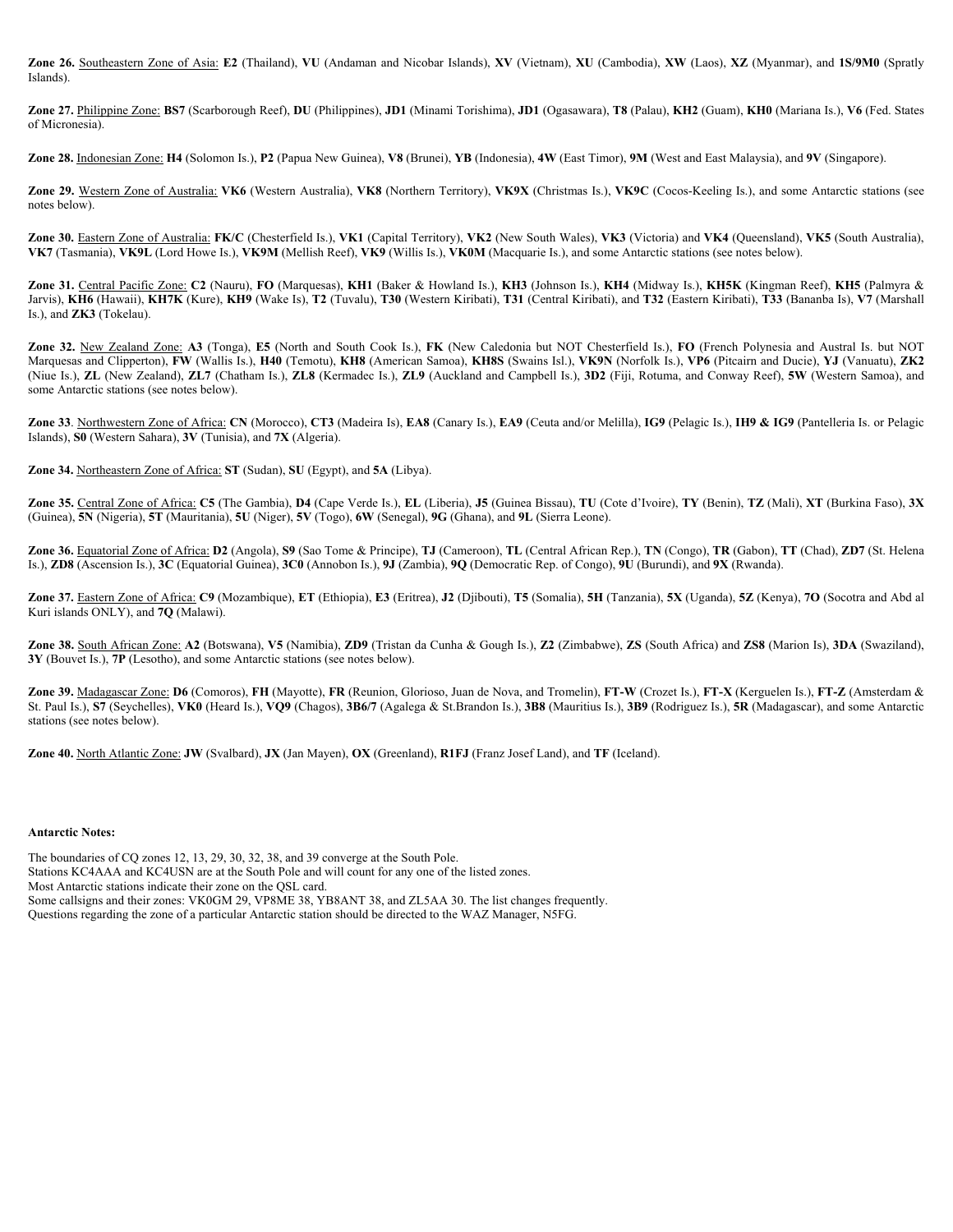# **Section 9. List of CQ Awards Checkpoints**

These appointed CQ checkpoints can verify your QSL cards and sign the application for all CQ Awards except 160 Meter WAZ. Digital WAZ, 6 Meter, Satellite, EME, 5BWAZ endorsements and new 5BWAZ applications with 170 or more zones. Please contact the checkpoint before mailing QSLs. All approved applications should be sent to the appropriate ward manager with the award fee.

For WAZ Awards: N5FG, Floyd Gerald, POB 449, Wiggins, MS 39577-0449 USA

# **See next page for checkpoints**